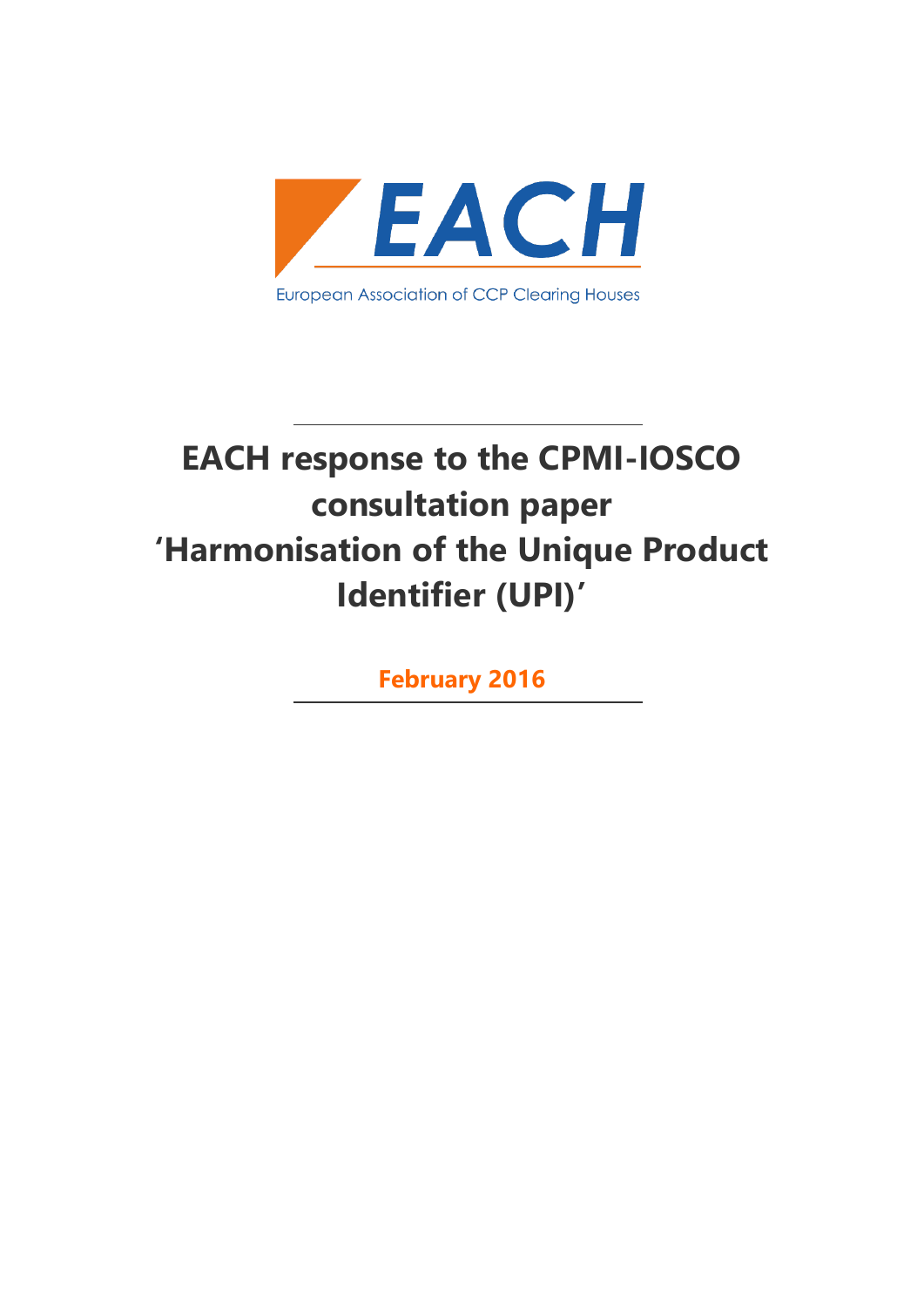# **EACH response - CPMI-IOSCO consultation paper 'Harmonisation of the Unique Product Identifier (UPI)'– February 2016**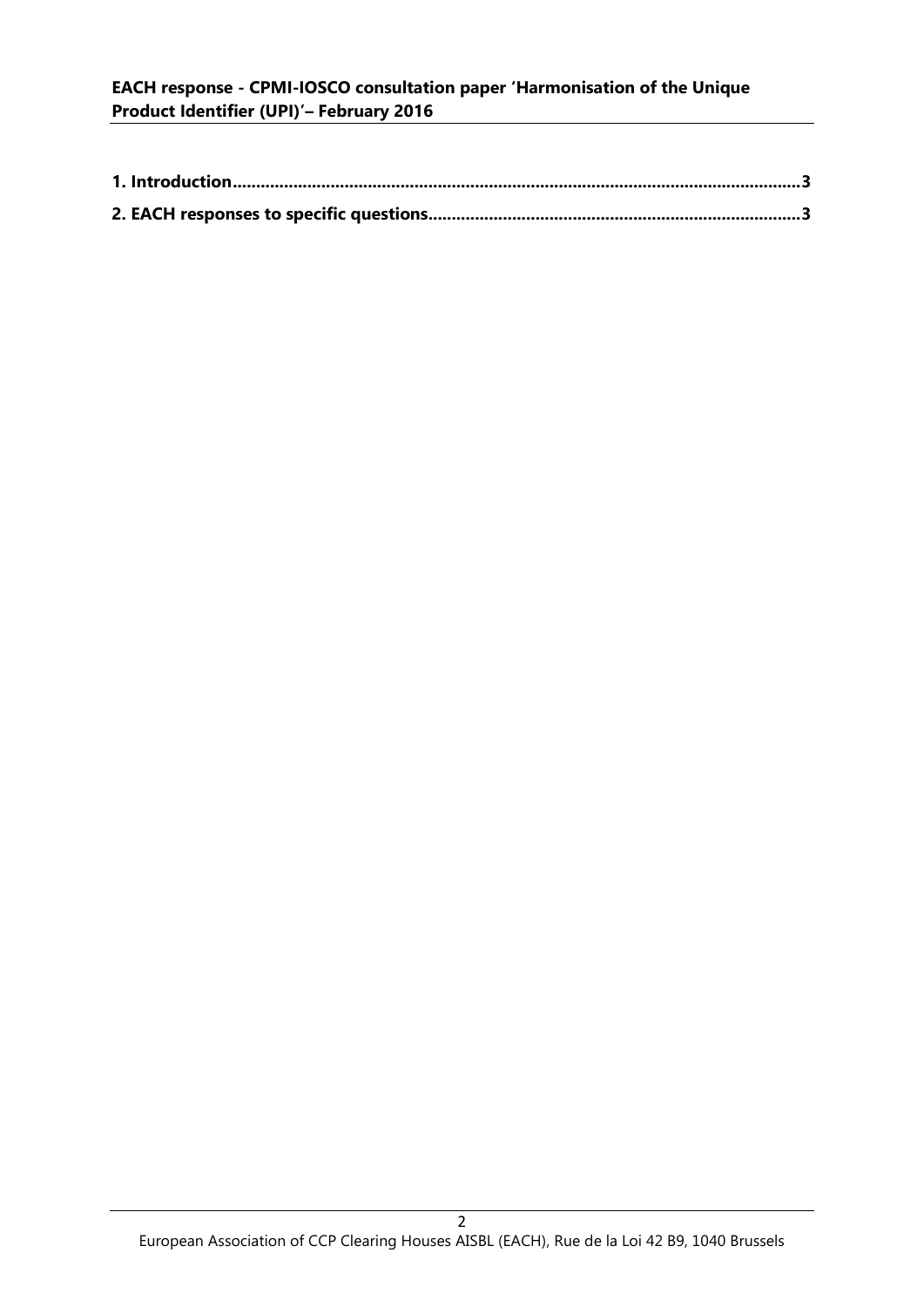#### <span id="page-2-1"></span><span id="page-2-0"></span>**1. Introduction**

The European Association of CCP Clearing Houses (EACH) represents the interests of Central Counterparties Clearing Houses (CCPs) in Europe since 1992. EACH currently has 20 members from 16 different European countries and is registered in the European Union Transparency Register with number 36897011311-96.

EACH welcomes the opportunity to provide input to the CPMI-IOSCO consultative report 'Harmonisation of the Unique Product Identifier'.

Below you will find the responses to the questions of the public consultation paper that we believe are relevant and have an impact on CCPs.

#### **2. EACH responses to specific questions**

**Q1: Are the above three OTC derivative instrument types (i.e., forward, swap, and option) sufficient to describe (in combination) all OTS derivatives? Which OTC derivatives would fall outside of this approach?**

EACH notes that while most OTC derivatives instrument types sit broadly within the three basic instrument types, additional values would be beneficial to help capture the particular features of the following OTC instrument types, which are often traded and are distinct from forwards, swaps and options:

- **Swaption**: it is important to know that the option exercise for an option is different than that of a swaption as the option exercise for a swaption results in a new underlying swap;
- **Contract for Difference ("CFD"):** CFDs do not fit into the standard swap or forward bucket because a CFD is an OTC derivative that can be traded without ownership of any underlying asset. It is a purely financial transaction based on the difference between agreed price points and a CFD is considered a leveraged product which is traded and then leveraged with a broker in order to scale up positions in the market. Although they are similar in nature to basis swaps, EACH believes that the way CFDs are traded and the way they derive their value provides sufficient reasons to be classified differently;
- **Commodity Swaps:** which tend to behave more like forwards than Swaps;
- **Structured Products:** which demonstrate features across the three basic OTC derivative instrument types.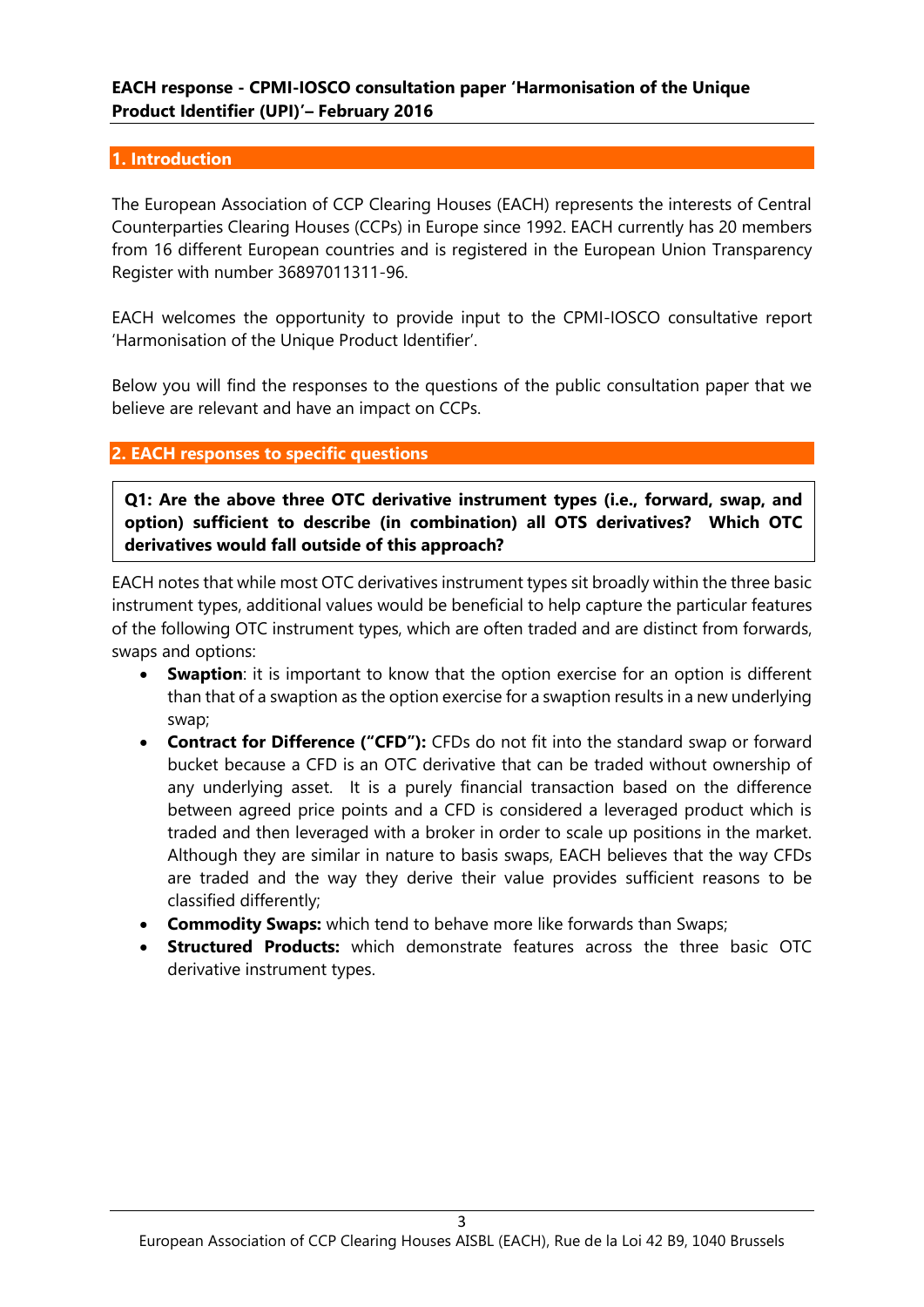## **Q2: Is it valid to assume that a combination of data elements of the instrument with data elements of the underlier is sufficient to define a product? If not, explain***.*

EACH is concerned that using information solely on the underlier and the instrument (or even the asset class) will not provide enough detail for TRs and regulators to aggregate data. This is particularly in the case of FX Swaps where different units or currencies on the same underlie need to be aggregated. A number of EACH Members have provided possible solutions to this issue in their own responses to this Consultation Paper.

# **Q3: Is it valid to assume that a combination/set of data elements in the UPI classification system may differ across asset classes? If not, please explain and state how a uniform set of data elements could be comprehensively applied across asset classes.**

EACH agrees that data elements will vary across both asset class and instrument type. For example, it is clear that an interest rate swap will be defined using elements different from that of a credit default swap index. However, EACH notes that it should be possible to define a general set of data elements independent of asset class, such as contract type and currency.

# **Q4: Do you agree with this approach to the UPI's treatment of package trades? If not, please explain and suggest alternatives***.*

EACH believes that package trades should be broken down into their individual legs for reporting purposes and as such would not have an UPI. It may be possible to link individual trade legs with a single identifier (e.g., Package Linkage ID) that traces back to the package transaction. This mechanism of reporting package transactions therefore requires one identifier to identify the package transaction and additional field to link the legs by an UTI. EACH also suggests that swaption straddles are an exception to this rule and should be classified as a discreet instrument.

# **Q5: Are the principles and high-level specification listed and described above comprehensive in representing the characteristics of a classification system? If not, are there other principles and high-level specifications that should be considered? Please list and explain.**

EACH broadly welcomes the Harmonisation Group's high-level specification for product classification and notes that the agreed taxonomy:

- should allow for data aggregation and therefore be precise enough to meet the regulatory authorities' purposes.
- must take care to ensure that the agreed taxonomy is be non-proprietary, open source and freely available to the public;
- should apply to both OTC and ETD transactions;
- should made each product unique and jurisdiction neutral;
- should incorporate fields which vary by asset class and may even vary within an asset class depending on the uniqueness of the products contained therein (for example, single-name credit default swaps and index credit default swaps);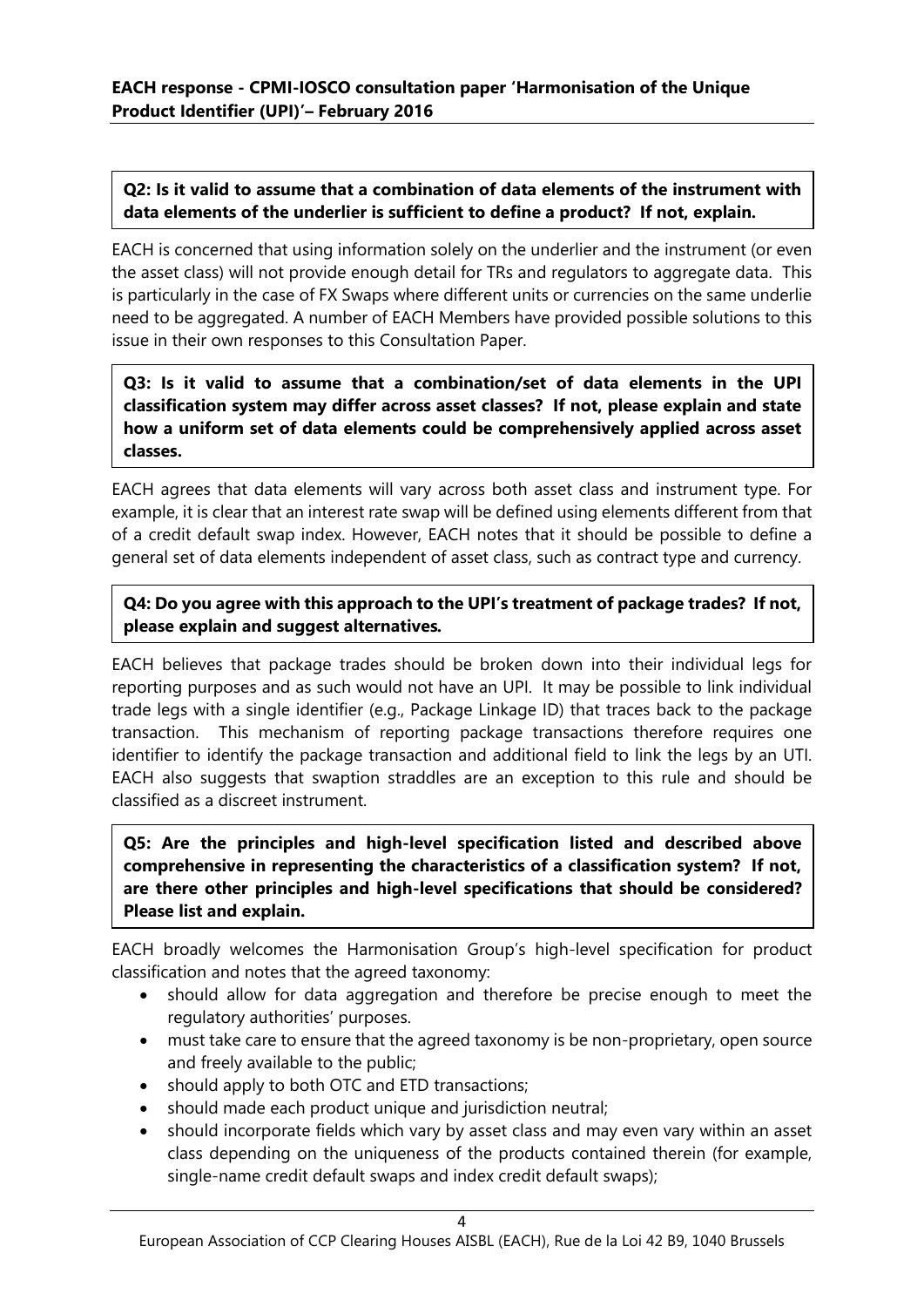- should be persistent yet adaptable such that any change in underlying reference data only applies to new and open trades while historical data remains associated with the previous trade's product;
- should be able to easily add new products to reflect the ever-changing derivatives markets;
- must take extreme care to ensure confidentiality of the parties involved in a trade. In some cases, it may be possible to infer the party-related information based on the details incorporated in the UPI, for example the delivery point;

EACH would also emphasize that prior to implementation these principles and high-level specifications need more thorough definition and explanation.

**Q6: Are the principles and high-level specifications listed and described above accurate and precise in their definitions? If not, are there changes you would suggest? Please list and explain.**

EACH believes additional clarity is required on a number of the principles and high-level specifications including, *inter alia*:

- when and how will the versioning approach would work;
- how do principles such as Extensibility, Ease of Generation and Precision extend to the actual implementation and use of the UPI;
- what will the support model look like;
- what are the associated costs:

## **Q7: Could some of these principles and high-level specifications pose implementation challenges? Which ones and why?**

In general terms, EACH agrees with all of the principles laid out for defining a UPI but also notes that all of the principles set out will need to be properly defined in order to ensure effective UPI construction. However, we would also urge the Harmonisation Group to liaise with other regulatory bodies and trade associations in order to devise a UPI taxonomy that covers OTC and ETD transactions in order to allow full aggregation and reconciliation of data sets. Additionally, it is essential that the Harmonisation Group details how the UPI system will handle new product or changes to the existing products. Further, in the context of the need for a governance structure that enforces a singular classification system, we believe that in order for the system to be effective, markets should be allowed to define their own UPIs based on the guiding principles laid out by the group. We strongly believe the assignment of the UPI should be decentralized and open-source according to the principles and high-level specifications. Additionally, EACH believes that the role of the governance structure is to ensure compliance with the principles rather than creation of UPIs themselves.

**Q8: Providers and product classification systems are encouraged to provide a detailed response to Section 3 to set out how their prospective UPI solutions meet, or could be advised to meet, each of these principles and high-level business specifications. If the UPI solution does not meet a particular principle or high-level business specification, please describe planned or potential amendments that could satisfy it.**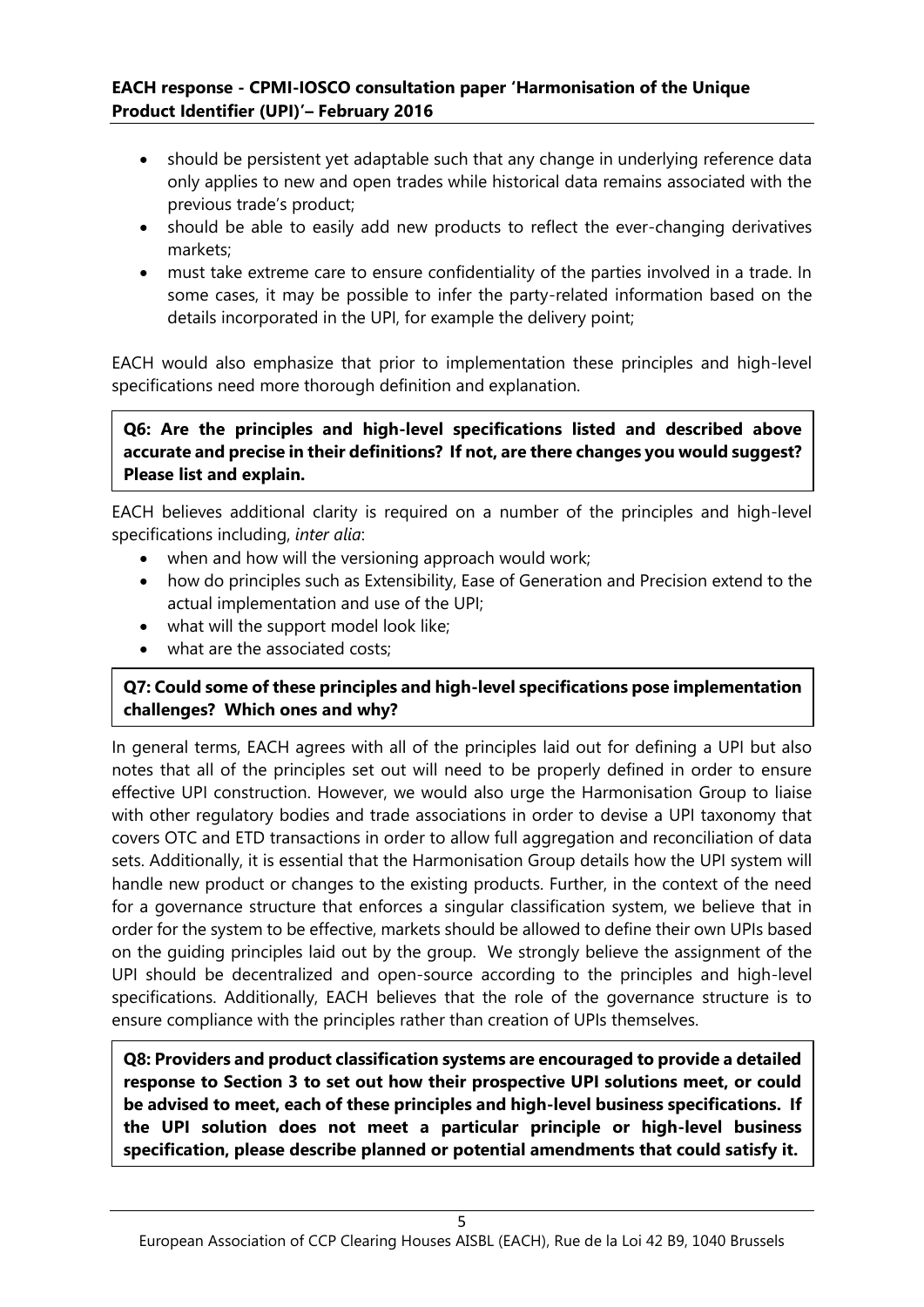#### **EACH response - CPMI-IOSCO consultation paper 'Harmonisation of the Unique Product Identifier (UPI)'– February 2016**

EACH notes that a number of its Members and the Trade Repositories used have already created product categorisation taxonomy. Such taxonomies allow the EACH Member or its Trade Repository to create positions, to determine when a trade is mandatorily clearable in multiple jurisdictions and allows for the efficient aggregation of data. We would therefore encourage the Harmonisation Group to review the taxonomies already created prior to embedding a new or revised approach.

**Q9: As discussed in Section 3.5, should a classification system allow one or more of its data elements to take the value "Other" in order to incorporate new and/or highly bespoke products that do not yet have a more precise definition within the classification system? Why or why not? If not, how would the bespoke/non-standard products be treated within the classification system? What should be the criteria and processes for moving one or more data elements from "Other" to a more specific bucket? Should the volume of transactions that can be reported using these "Other" values be capped in order to maintain the precision of the classification system? If so, what would an appropriate cap be?**

EACH believes that although practical, widespread and prolonged use of a designation of "Other" is unhelpful as the effectiveness of the classification system will be inversely proportional to the frequency of its use. Among the options which could be used to mitigate the use of the designation as "Other" would be:

- use of a catch-all designation such as "Exotic" to highlight that this product taxonomy should only be used when creating exotic or bespoke products which do not fit into the product taxonomy; or
- the principle of Extensibility allows for interim values to be assigned after some period of formal consideration that can be introduced to the existing version and later incorporated in a subsequent version if found to be broadly substantiated.

**Q10**: **The results from the study presented in Annex 4 suggest that data elements which describe the instrument, together with data elements that describe and identify the underlier, may provide an optimal level of granularity for product classification. For informational purposes, beyond the use of a derivatives product classification system for the global aggregation of data reported to trade repositories, are you aware of product classification for other purposes where this level of granularity is applicable? For example, what level of granularity is used for aggregating transactions to calculate a position, or to determine various risk exposures to a particular product? What level of granularity is used to aggregate transactions for the purpose of compression or netting operations?**

EACH Members currently use product classification systems that are more granular than proposed in the consultation in order to provide regulators and counterparties with a sufficiently granular UPI. EACH encourages the Harmonisation Group to review the existing product classification systems already in use in order to assess the appropriate levels of granularity needed.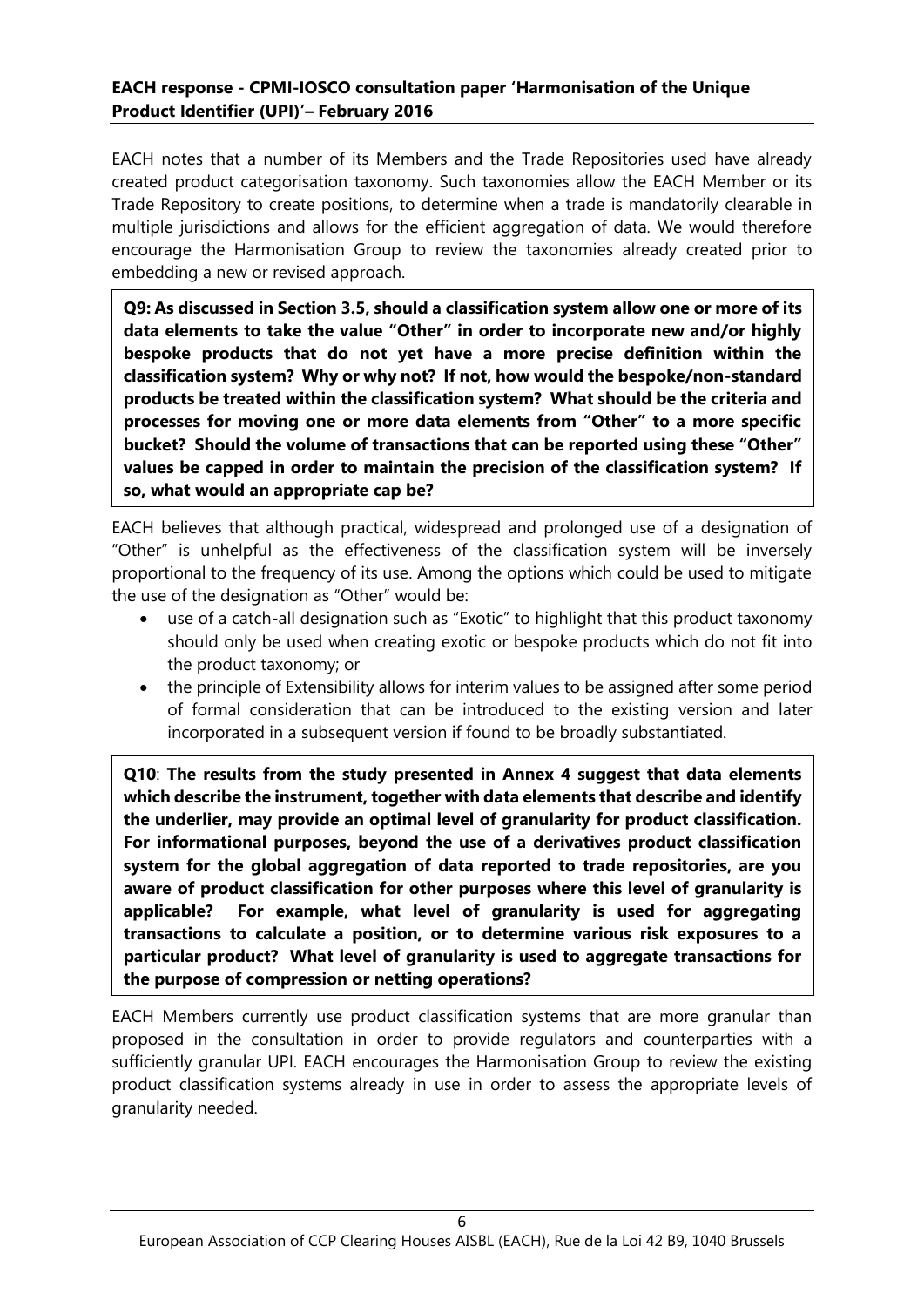# **Q11**: **Do the options presented above appear operationally feasible? If not, please explain why.**

EACH believes the options above are operationally feasible but the process of formulating, constructing and validating the resulting UPI requires further elaboration, for example in relation to option style and type should not be in the 'Instrument type' level but rather position level aggregation.

## **Q12**: **What are the pros and cons that you see in each considered level of granularity (one with an identifier for the underlier, or without an identifier for the underlier)?**

EACH believes that inclusion of the underlying data elements including underlying id and sources are important in order to create a classification at a useful level of granularity. However, creation of a full universe of underlying ids requires an extensive and detailed data management exercise (particularly in relation to commodity swaps). EACH also notes that ISINs may not be the most effective underlie id source as they are not open source since and issuance is controlled by a National Numbering Agency.

**Q13**: **A classification system that includes identifiers for underliers in all asset classes would require identifiers that are open-source and freely available to all users with open redistribution rights. Looking at the example of classification systems provided in this section and in Annex 5, do such identifiers exist for all asset classes? If not, please specify where you foresee implementation challenges in this regard and any suggested solutions.**

EACH is aware that a number of providers have stepped forward to provide underlying identifiers but these are not open source, tend to be proprietary in nature, are not freely available and are not often kept up to date. Essentially all underlying identifiers must be available via open-source or to be used free of charge. This may require that new sources of underlying identifiers be created if the existing sources cannot be used free of charge.

**Q14**: **For identifiers in each asset class, are there corresponding reference data that are open-source and freely available to all users with open redistribution rights?**

Please refer to our response to Question 13.

**Q15**: **For a classification system that does not include an identifier for underliers in all asset classes, what classification systems are available that are open-source and freely available to all users with open redistribution rights? What are the data elements included in these systems?**

EACH is not aware of any open source classification system that would meet the needs of a global UPI. However, as noted above, EACH believes that any source used for identifiers that are part of the classification system must be open-source and freely available.